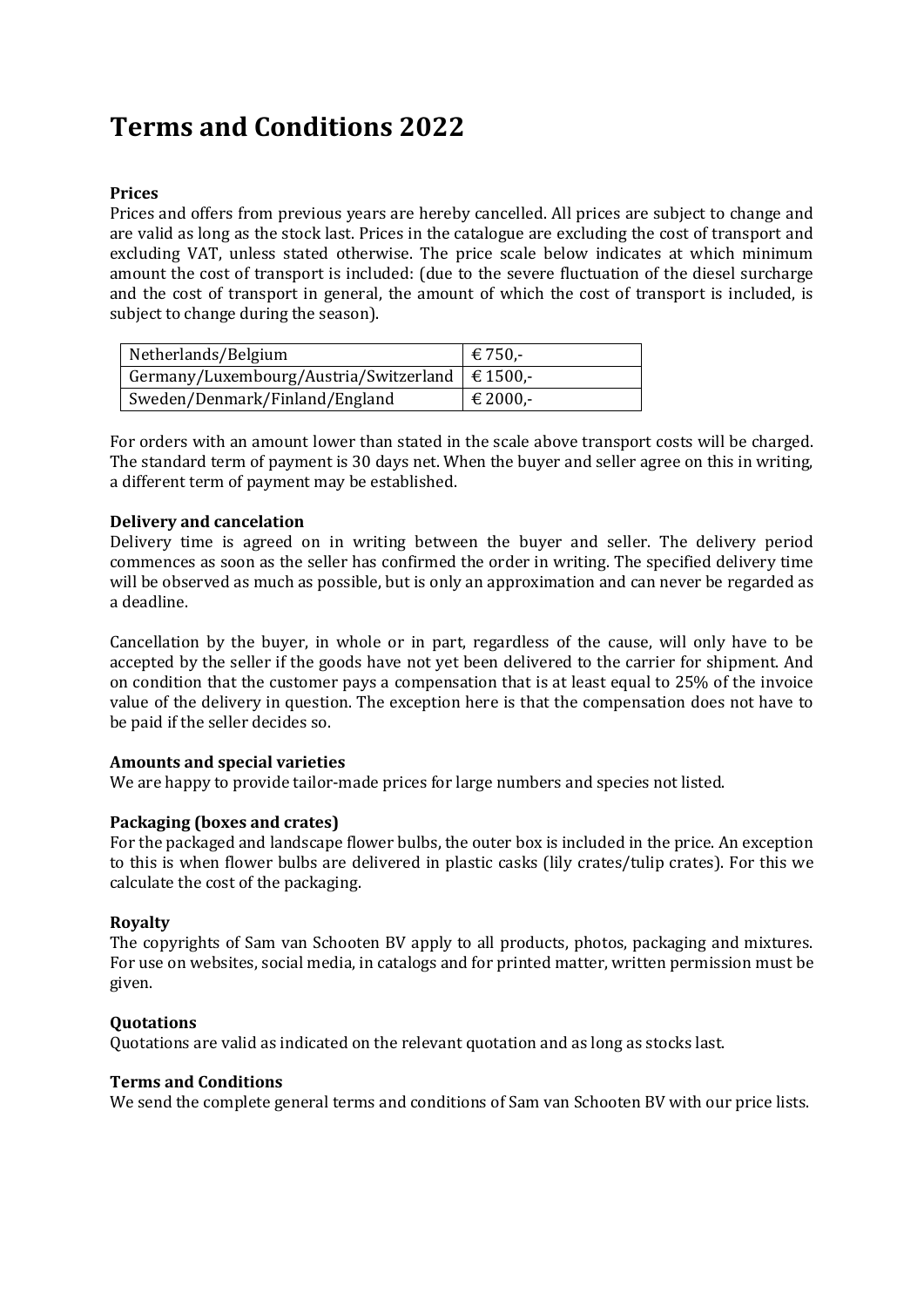# **1. Applicability**

- 1. These terms and conditions only apply to agreements with regard to which one of the parties is a member of Anthos at the time of conclusion of the agreement, which – within the framework of these general terms and conditions – is also deemed to include other partnerships who are (in)directly affiliated to an Anthos member company (e.g. sister company, subsidiary or parent company of the member).
- 2. If an agreement refers to these terms and conditions and this agreement only involves non-members, the terms and conditions below do not apply.
- 3. Furthermore, if an agreement refers to these terms and conditions while neither party is member of Anthos, the law and copyright law are violated.
- 4. All offers made by the seller and all contracts of sale entered into with the seller and the execution of such contracts of sale are governed by these conditions.
- 5. The applicability of general conditions of the buyer is expressly rejected by the seller.
- 6. Departures from the present conditions will only be valid if expressly agreed to in writing by the seller.
- 7. Insofar as these general terms and conditions are also drawn up in a language other than Dutch, in the event of any conflict the Dutch text shall always prevail.

## **2. Offers and conclusion of agreement**

- 1. All offers and prices stated by the seller are free of obligations.
- 2. An agreement shall only come into effect once the seller has confirmed the order in writing
- 3. Any supplementary arrangements or amendments agreed on at a later stage, as well as any verbal promises made by the seller's personnel or on behalf of the seller by agents or other parties working for the seller, will only be binding for the seller from the moment that the latter confirms them in writing.

#### **3. Prices**

- 1. All product prices are stated in Euro, exclusive of VAT and are based on ex works (place), The Netherlands (EXW, Incoterms 2000).
- 2. If one or more of the cost price factors is subject to change after order confirmation but before delivery of the products, the seller shall be entitled to adjust the agreed prices accordingly.
- 3. The costs of transport, packaging, insurance and the inspections carried out by the Department of Phytopathology are payable by the buyer. All levies and/or taxes that are owed or become due, either directly or indirectly, on account of the agreement entered into between the seller and the buyer are payable exclusively and entirely by the buyer and may not be deducted from sums owed to the seller.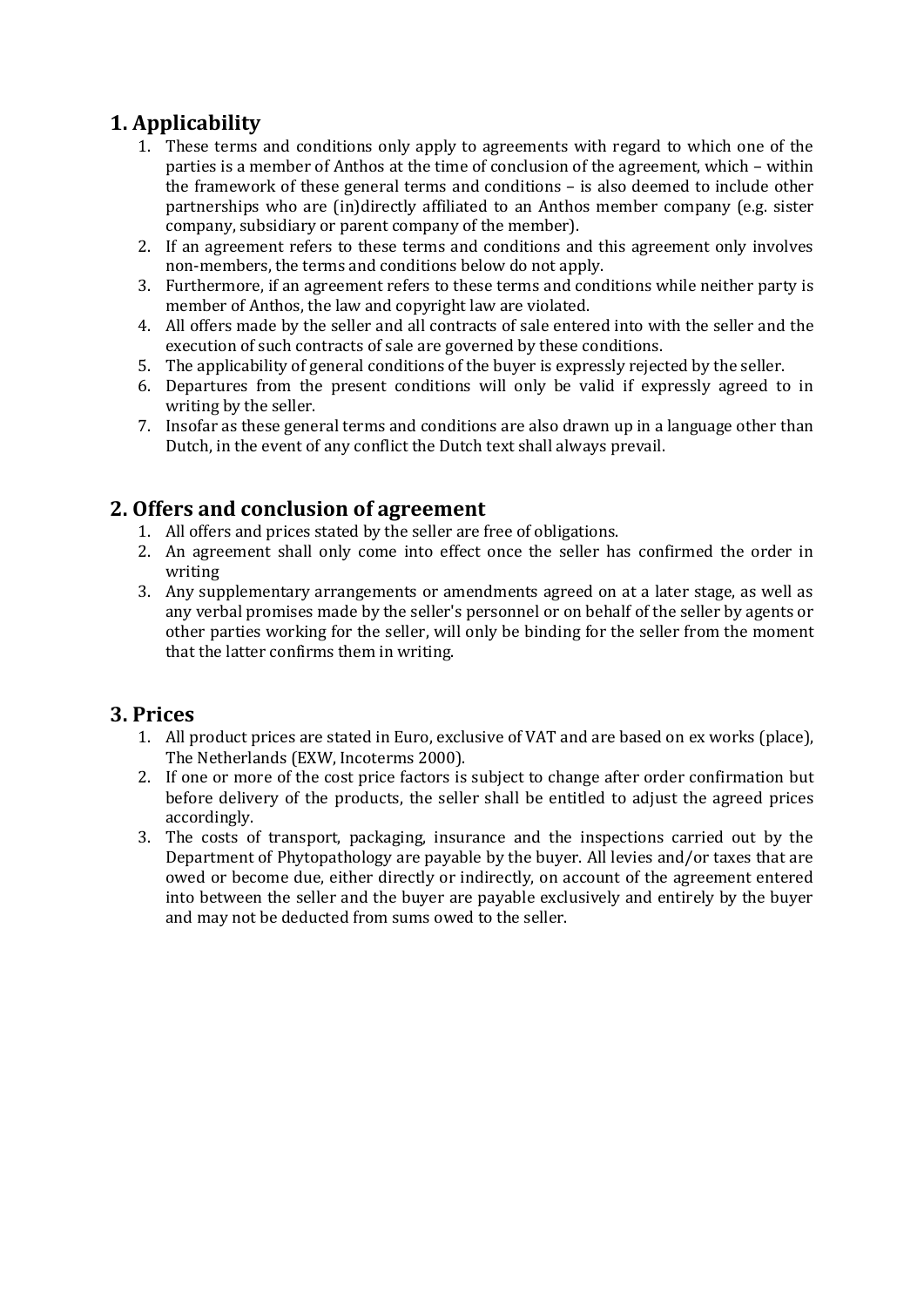### **4. Payment**

- 1. Unless otherwise agreed in writing, payment for goods sold by the seller that are sent by air must be made within 30 days of the invoice date and, in the case of goods sent as sea freight, within 60 days of the invoice date in the agreed currency.
- 2. The value date on which the seller receives payment shall be deemed to constitute the date of payment. Where payment is made by means of a giro or bank transfer, the date on which the seller's giro or bank account is credited, shall be deemed to constitute the date of payment.
- 3. The buyer is not entitled to make any deduction, suspension or reduced payment and all calls for settlement are explicitly excluded. In the event of late payment, the seller will be entitled to charge the statutory interest for business transactions as of the due date, and also to charge any legal and extrajudicial costs incurred in collecting the amounts owed; the extrajudicial costs owed will never be less than 15% of the sum to be collected.
- 4. In case a delivery is effected in parts, the seller shall be entitled to demand payment for each partial delivery before proceeding with any other.
- 5. Upon or after entering into the agreement and before its implementation, the seller will be entitled to demand a guarantee from the buyer that both the payment obligations and any other obligations arising from this agreement will be fulfilled. Refusal by the buyer to provide the required security gives the seller the right to suspend its obligations and ultimately, without any notice of default or legal intervention, the right to dissolve the contract wholly or partially, without prejudice to his right to compensation for any damages suffered by him.

### **5. Delivery**

- 1. All deliveries shall be ex works (place), The Netherlands (EXW, Incoterms 2000), unless otherwise agreed in writing.
- 2. Although the stated time of delivery will always be taken into account as far as possible, this delivery time is approximately indicated and can never considered a fatal date. The seller shall not be in default in respect of such delivery time until the buyer notifies it in writing that it is in default, in doing so stipulates a reasonable period of time within which the seller has the opportunity to effect delivery, and the latter still fails to do so.
- 3. The agreed delivery time shall commence as soon as the seller has confirmed the order in writing.
- 4. The seller shall not be liable for any harm due to late delivery if and insofar as this is attributable to circumstances beyond seller's control and sphere of risk, which is deemed to include late or non-compliance on the part of its suppliers.
- 5. The buyer's failure to comply with his duty to effect payment (or to do so on time), shall have the effect of suspending seller's duty to effect a delivery.

### **6. Force majeure**

- 1. In a case of *force majeure*  for example in the event of a crop failure, virusses, natural disaster, labour strike, fire, or import and export problems - or in the case of other circumstances that make it impossible to demand the seller's fulfilment or timely fulfilment of the obligations arising from this agreement, the seller will be entitled to make a choice, without the need for legal intervention and without being obliged to pay any form of compensation, between completely or partially cancelling the agreement by means of a single written notice to that effect or the suspension of this agreement until the case of *force majeure* has come to an end.
- 2. Where the seller has already executed part of an agreement, the buyer shall pay the purchase price for any products that have been delivered.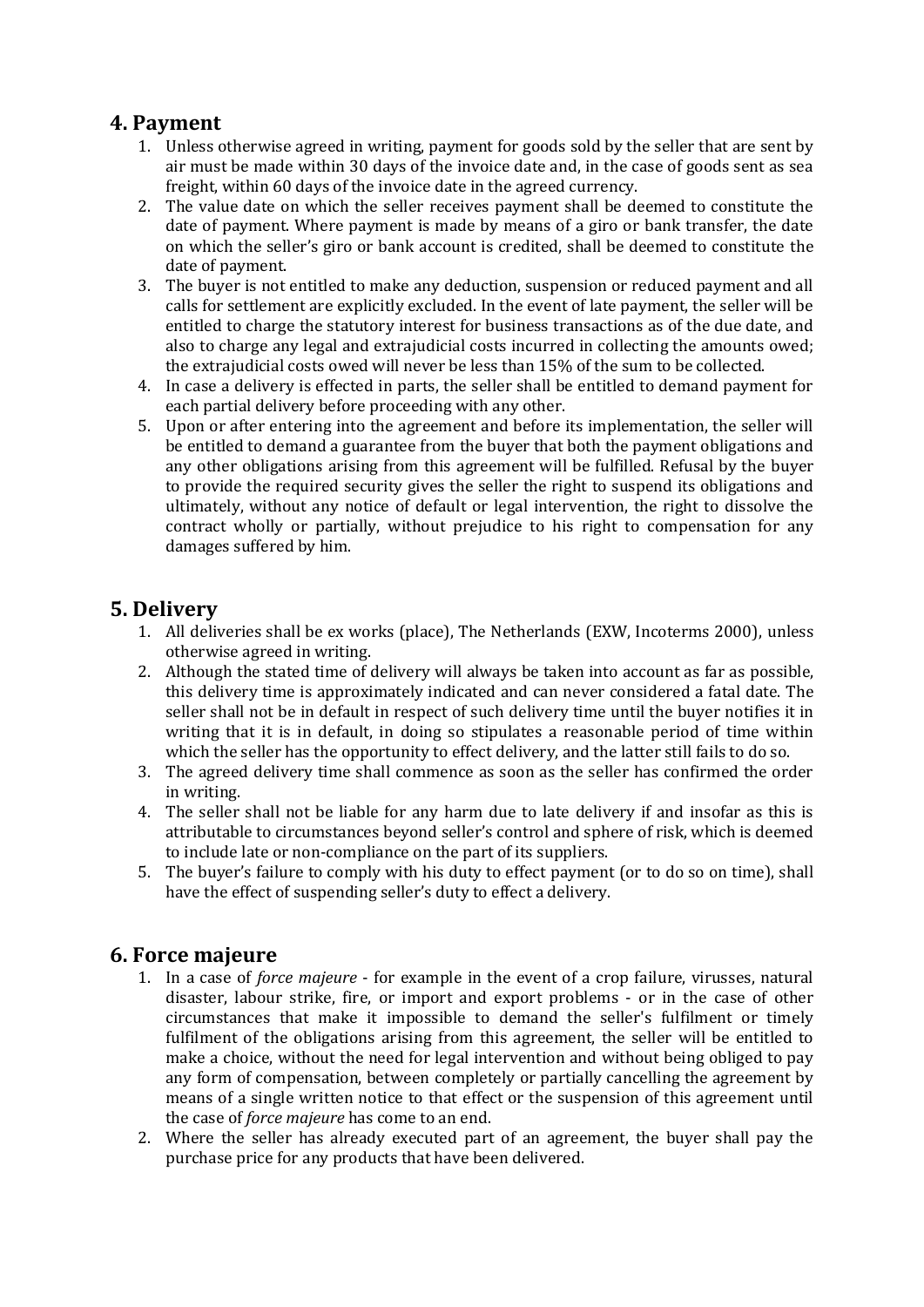# **7. Complaints**

- 1. The buyer is obliged to check the products upon delivery for any visible and/or immediately observable defects. This means all defects that can be ascertained by means of ordinary sensory perception or a simple spot check. The buyer is moreover obliged to check whether the delivered products are also in accordance with other particulars of the order. Failure to fulfil the obligation to check the delivery shall mean the forfeiture of any claims the buyer may have vis-à-vis the seller.
- 2. If a delivery deviates less than 10% in terms of number, quantity and weight from that which was agreed, the buyer shall be obliged to accept the delivery in spite of such deviation.
- 3. Complaints regarding the quality and quantity of the products delivered must be submitted by registered mail or telefax at the latest within seven calendar days after delivery. Defects which can only be observed at a later stage (non-visible defects) shall be forthwith reported to the seller after this has been observed. Once these periods have passed, the buyer will be considered to have approved the products supplied and complaints will no longer be considered.
- 4. The complaint must contain a description of the flaw and the seller must upon first request be given the opportunity to investigate the complaint. The buyer shall allow the seller to have the concerned products examined by an expert or an independent inspection service. If the complaint turns out to be well-founded, all the costs of any investigation will be for the seller's account. If a complaint is groundless, all the costs will be for the buyer's account.
- 5. If the buyer has reported a complaint to the seller in a timely manner and the seller has acknowledged this complaint, the seller shall only be obliged to deliver that which is missing, replace the delivered products or repay a proportional part of the purchase price, such at the seller's own discretion.
- 6. A complaint shall not suspend the buyer's payment obligation, unless the seller agrees expressly with such suspension.
- 7. The products can only be returned for the account and risk of the buyer and only after prior written permission has been obtained from the seller.

### **8. Liability**

- 1. The seller will never be liable for the results regarding the flowering of the products supplied. It always remains buyer's responsibility to assess if the circumstances, among which the climatological, are fit for the products.
- 2. In case of a shortcoming attributable to seller, seller's liability is always limited to a maximum of the net invoice value of the products or to that part of the net invoice value to which a claim for compensation is directly or indirectly related.
- 3. Except in the case of legal liability pursuant to provisions of mandatory law and a deliberate act or omission, or gross negligence, any liability of seller for any further damage, among which any direct or indirect damage, consequential damages or lost profits, is excluded.
- 4. The buyer shall indemnify the seller against all claims for compensation brought by third parties in respect of which the seller is not liable under these terms and conditions.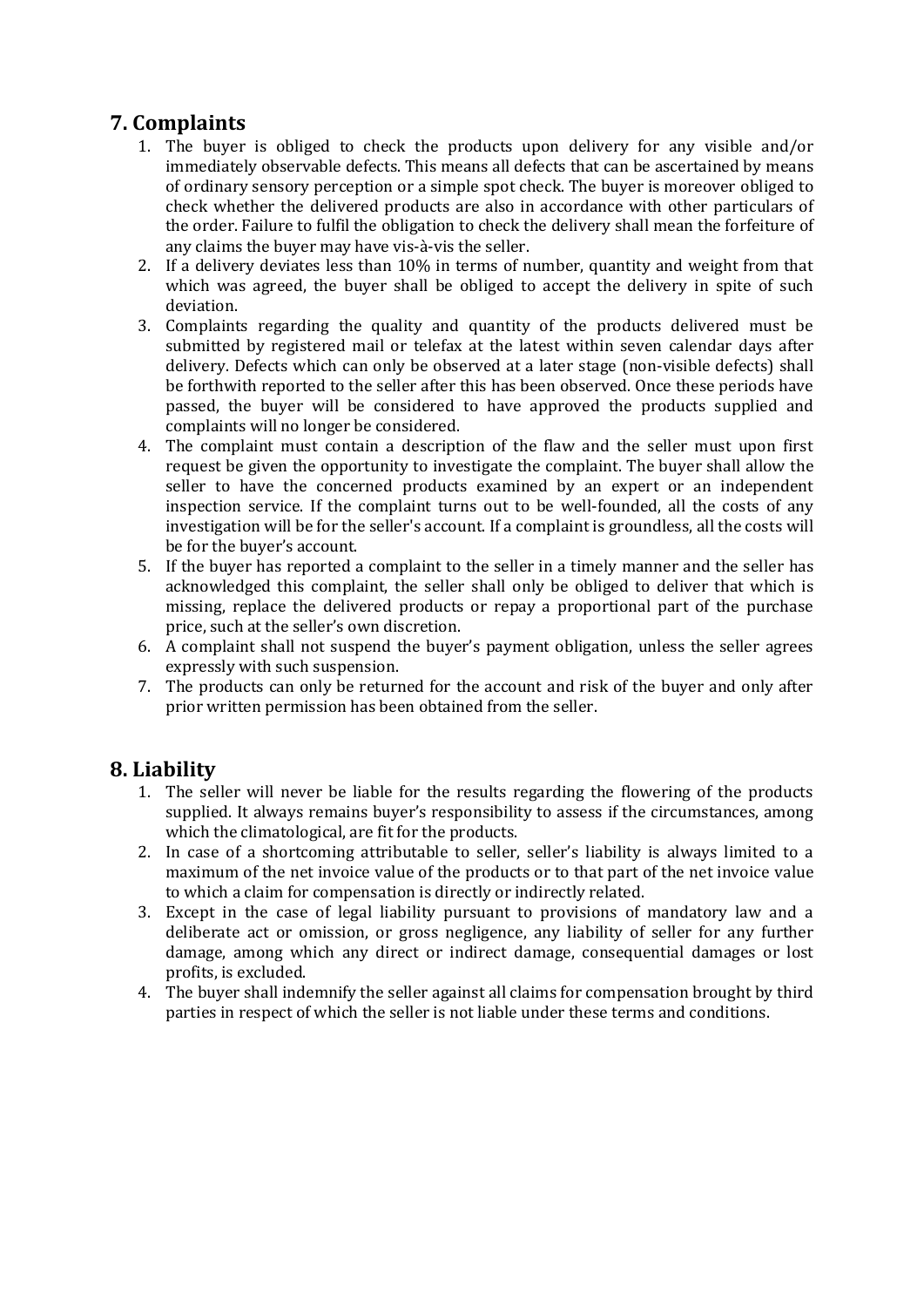### **9. Cancellation**

- 1. The seller will be entitled to cancel an order if the buyer has failed to comply with earlier payment obligations with respect to the seller or with respect to other creditors. This right may also be exercised if the seller considers the information concerning the buyer's credit rating to be insufficient. The buyer will never be able to derive any rights from such cancellations or hold the seller liable.
- 2. The seller will only be required to accept the buyer's complete or partial cancellation of the agreement, as a result of any cause whatsoever, if the goods have not yet been delivered to the transporter for dispatch and on condition that the customer pays compensation equivalent to at least 25% of the invoice value of the cancelled goods. The seller shall in that case also be entitled to charge all costs incurred up to that time.
- 3. The buyer is obliged to accept the products at the time that they are made available to him. If the buyer refuses to accept the goods, the seller will be entitled to sell them elsewhere and the buyer will be liable for the difference in price as well as all the other costs incurred by the seller in connection with this, among which costs of storage.

### **10. Retention of title**

- 1. The ownership of the goods supplied by the seller does not pass to the buyer until the sums invoiced, plus any interest, penalty and costs, as well as all claims as a result of the buyer's failure to perform its obligations towards the seller under this agreement or any other, have been paid in full. The provision of a cheque or any other bill of exchange will not count as payment in this regard.
- 2. The seller will be entitled to immediately take back the goods supplied if the buyer remains in default in any way whatsoever with regard to the fulfilment of payment obligations. In that case, the buyer will be obliged to allow the seller access to the buyer's land and buildings for this purpose.
- 3. The buyer must store the goods subject to a retention of title separately from the other goods, in order to be able to continue distinguishing the goods of the seller.
- 4. As long as the delivered goods are subject to a retention of title, the buyer may not sell, encumber or pledge these goods, or otherwise place them under the control of third parties, other than as part of its normal business operations. The buyer shall, however, not be permitted to sell the goods within the context of its normal business operations if it has applied for a suspension of payments or if it has been declared bankrupt.

### **11. Suspension and dissolution**

- 1. If the buyer fails to perform, fails to perform in a timely manner, or fails to perform to a sufficient degree any of the obligations arising for it from the concluded agreement, or if a well-founded fear exists of such failure occurring, as well as in the case of an application for a suspension of payments order, bankruptcy or the liquidation of any of the buyer's businesses, as well as in the event of the buyer's death, or dissolution if the buyer is a company, or if there is any change in the type of company or in its management or in the contribution made by the company's activities, the seller will be entitled, without notice of default or legal intervention being required, to suspend its own obligations for a reasonable period or to annul the agreement without being held liable for any compensation.
- 2. The claim of the seller with respect to the part of the agreement already performed, as well as damage arising from the suspension or termination, which damage includes lost profit, shall be immediately due and payable.